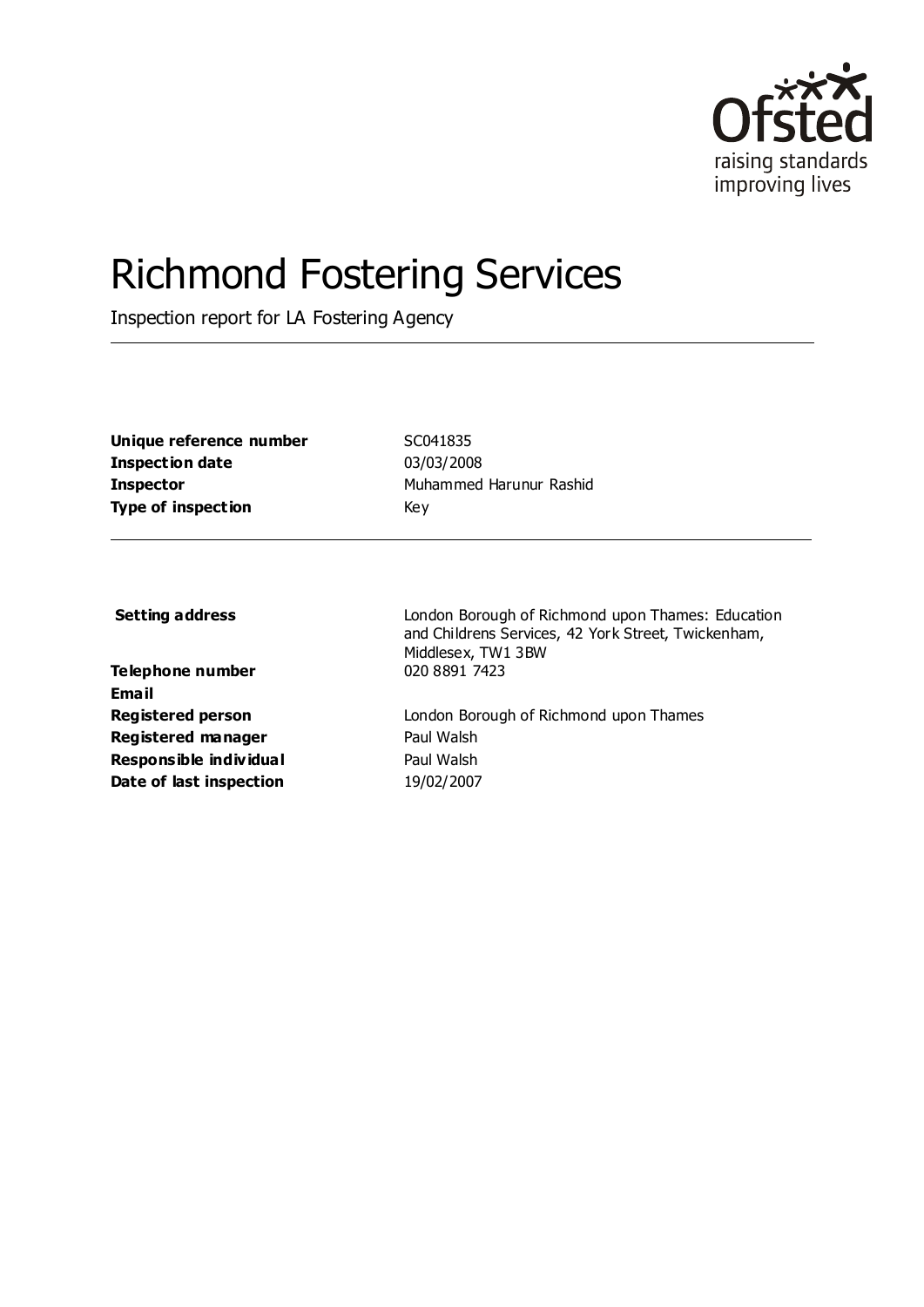© Crown copyright 2008

Website: www.ofsted.gov.uk

This document may be reproduced in whole or in part for non-commercial educational purposes, provided that the information quoted is reproduced without adaptation and the source and date of publication are stated.

You can obtain copies of The Children Act 2004, Every Child Matters and The National Minimum Standards for Children's Services from: The Stationery Office (TSO) PO Box 29, St Crispins, Duke Street, Norwich, NR3 1GN. Tel: 0870 600 5522. Online ordering: www.tso.co.uk/bookshop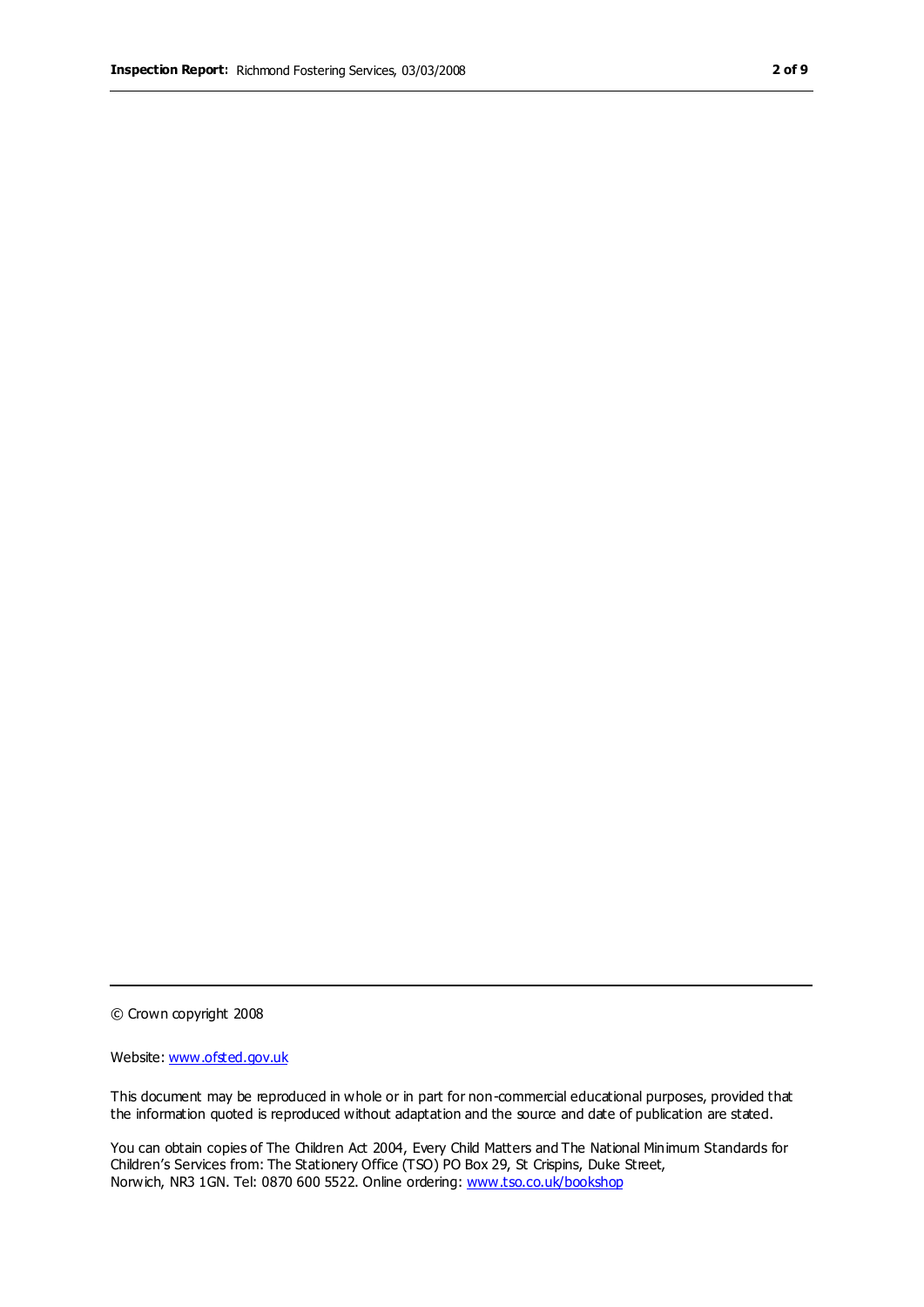# **About this inspection**

The purpose of this inspection is to assure children and young people, parents, the public, local authorities and government of the quality and standard of the service provided. The inspection was carried out under the Care Standards Act 2000.

This report details the main strengths and any areas for improvement identified during the inspection. The judgements included in the report are made in relation to the outcomes for children set out in the Children Act 2004 and the relevant National Minimum Standards for the service.

#### **The inspection judgements and what they mean**

| Outstanding:  | this aspect of the provision is of exceptionally high quality |
|---------------|---------------------------------------------------------------|
| Good:         | this aspect of the provision is strong                        |
| Satisfactory: | this aspect of the provision is sound                         |
| Inadequate:   | this aspect of the provision is not good enough               |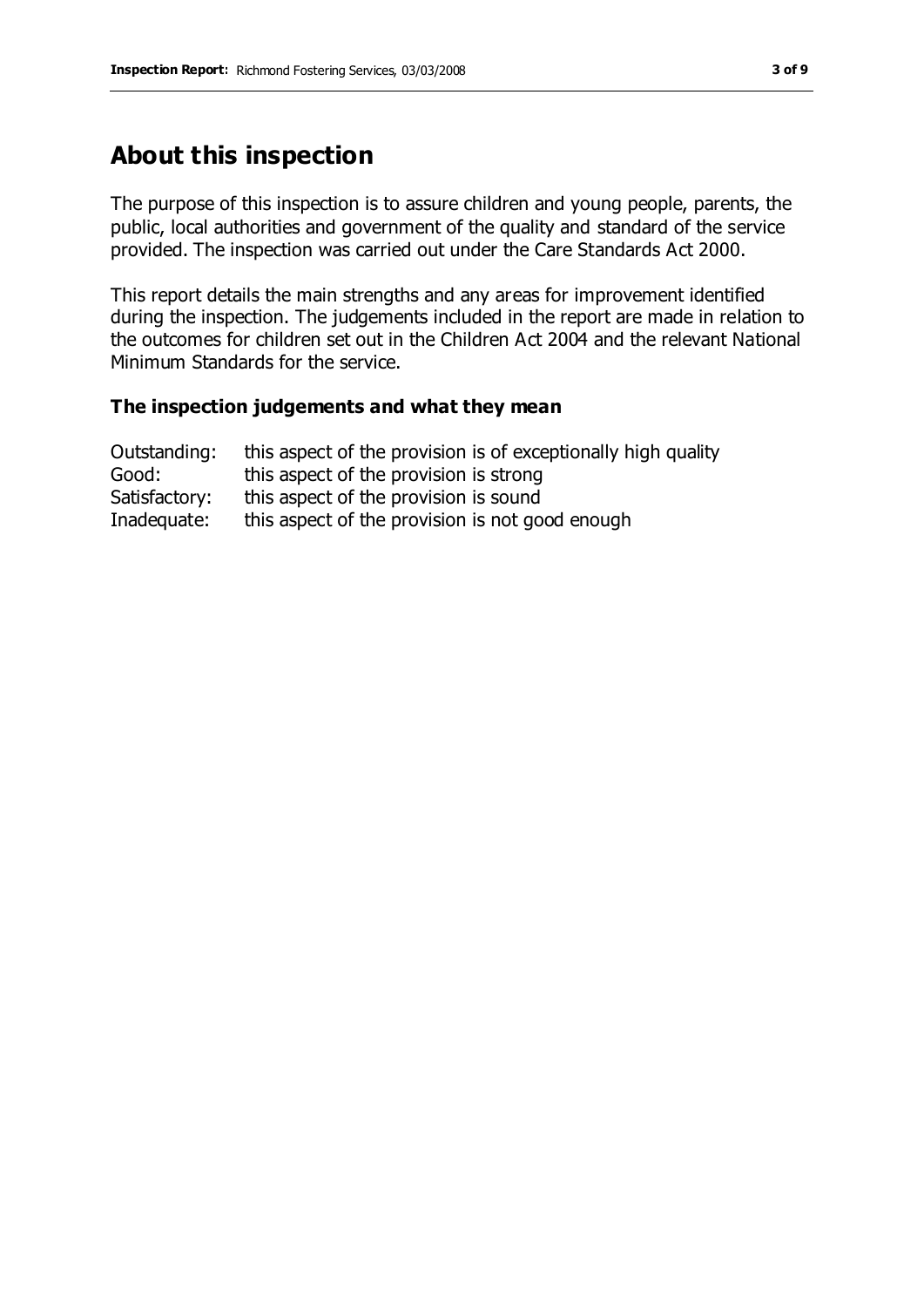# **Service information**

### **Brief description of the service**

The London Borough of Richmond upon Thames Fostering Service aims to provide a range of fostering services, which comply with the National Minimum Standards and Fostering Services Regulations 2002. The primary aim of the service is to provide a range of high quality foster placements suitable for meeting the diverse needs of looked after children and young people. The service provides temporary and permanent foster carers for children and young people.

The service is based in Twickenham, close to other local authority services. The types of the service offered are: Short Term Foster Care, Permanent Foster Care, Short Break Service and Kinship Care.

## **Summary**

The overall quality rating is outstanding.

This is an overview of what the inspector found during the inspection.

At this announced full inspection all key standards were inspected. This is an outstanding service. Children's and young people's welfare is enhanced by the excellent relationship that exist between staff, foster carers, children and young people. Children's and young people's health care needs are well met. They are living in a safe environment, they are attending schools regularly and young people have opportunity to develop independent living skills for semi or independent living in preparation for leaving care. The service works closely with a wide range of agencies in order to meet the full range of children's and young people's needs. Foster carers and staff are well supported by the management team who have strong commitment and focus on improvement.

#### **Improvements since the last inspection**

The registered manager is asked to include a positive proof of identity including a recent photograph in each foster carer's file and notify the regulatory body regarding his findings and outcomes about the comments made by the Looked After Children's (LAC) Team during the previous inspection. The registered person has taken appropriate steps to improve the quality of the service provided to children and young people in foster care.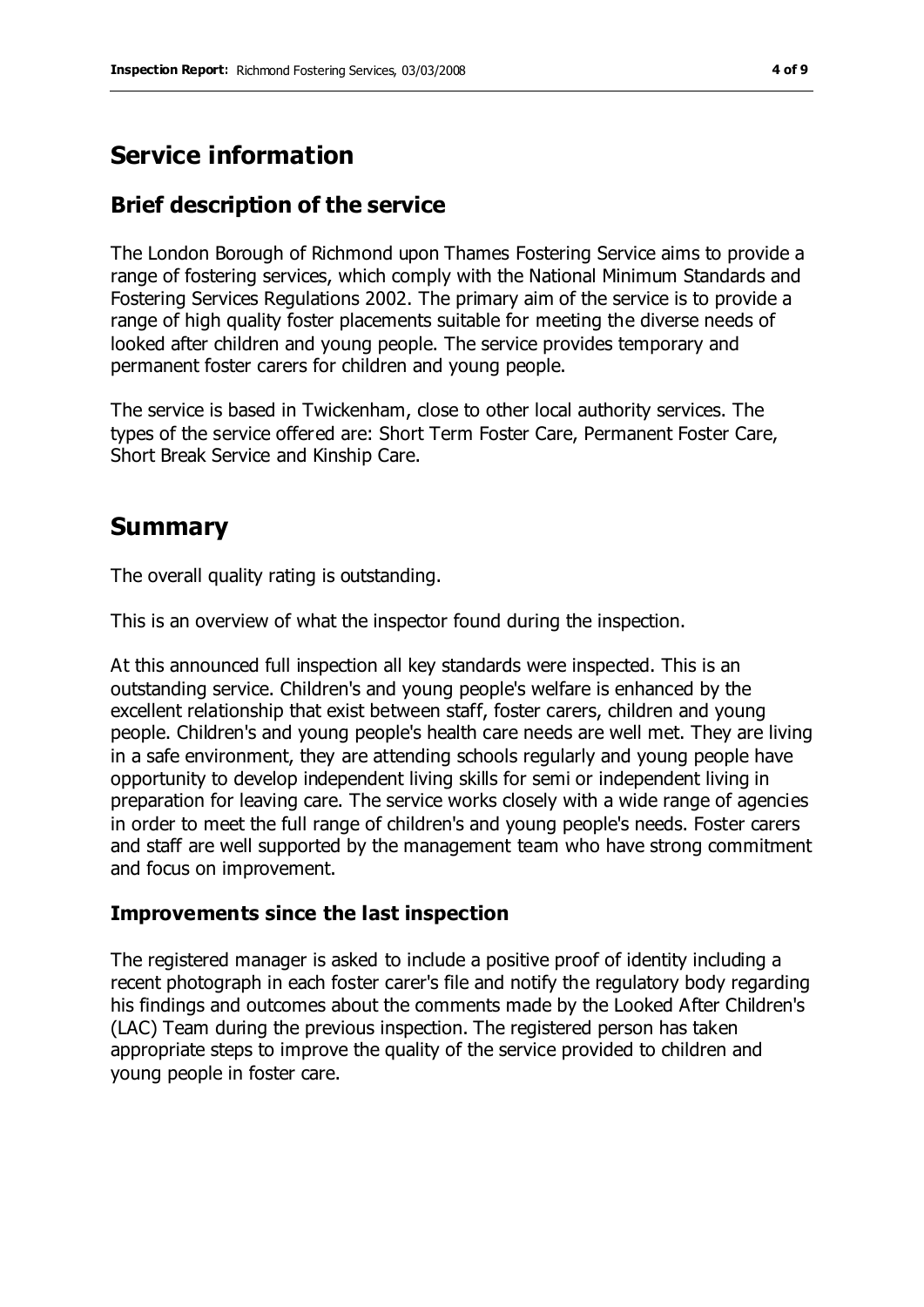#### **Helping children to be healthy**

The provision is outstanding.

The fostering service has comprehensive policies and procedures in place to promote the health of children and young people in foster care. The service works to obtain the resources required to promote and secure best outcomes for children and young people and support foster carers in securing the best standards of health care. The service works closely with the multi-agency team and other professionals to ensure best health outcomes for children and young people.

The service ensures that foster carers are given a clear, easily understandable health care plan for each child before the placement. The plan details children's and young people's specific and general health issues that are to be addressed and by whom.

Foster carers are well supported and encouraged through the provision of various specialist health care training and the support provided by the service. This helps to develop their knowledge and skills to meet children's and young people's individual health care needs.

Foster carers maintain good records of all medical appointments children and young people have attended or refused to attend. Foster carers keep records of all medication administered to children's and young people. Medication is safely stored so as to promote children and young people's wellbeing.

#### **Protecting children from harm or neglect and helping them stay safe**

The provision is outstanding.

The Principal Manager and the Fostering Manager of the service are both very experienced and suitably qualified to manage the service. Both managers have several years of management experiences in fostering services and other child care settings. The fostering service's staff and foster carers spoke very positively about the management support they receive.

All relevant checks on staff, foster carers, panel members and others involved with children and young people are carried out by the Human Resources department. The Human Resources department ensures that robust checks are completed on all staff prior to their appointments in order to protect children and young people in their care.

The recruitment and assessment officer is responsible for processing all initial enquiries from the prospective foster carers. Then an initial visit takes place to a prospective foster carer's home to carry out a health and safety assessment checks as part of the approval process.

Four foster carers' home's visited are warm, comfortable, well maintained and suitable for the children and young people living there. Foster carers are issued with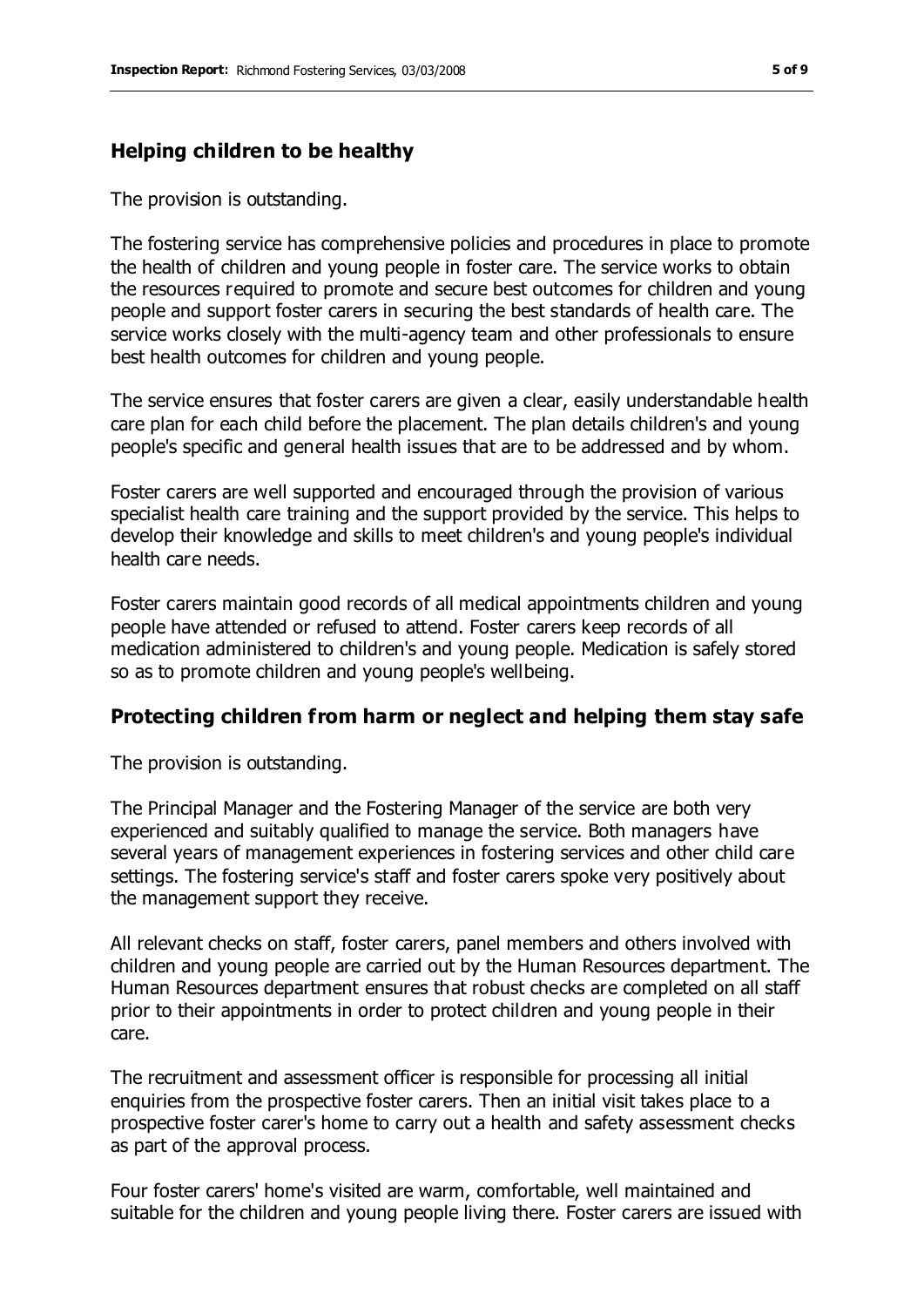Carbon Monoxide alarms and they are provided with health and safety training to ensure children's and young people's safety.

A through process is in place for matching children and young people to foster carers who have the skills and provision for meeting children's and young people's individual needs. The foster carer recruitment strategy clearly sets out specific targets to recruit foster carers to increase choice and improve the matching process. The percentage of placement disruptions or breakdown is very low.

A comprehensive child protection policy and procedure is in place which protects children and young people. All fostering staff and foster carers are provided with safe caring and child protection training. There is a system in place for reviewing and monitoring the quality and effectiveness of training on child protection and safe caring. The fostering service ensures that the foster carer has a written procedure for use if the foster child is missing from home. The fostering service makes clear to foster carers that corporal punishment is not acceptable. A positive behaviour management policy is in place for dealing with children's and young people's challenging behaviours. There is a system in place for foster carers to seek help if an allegation of abuse is made against a foster carer.

The last three fostering panel meeting's minutes demonstrated the correct composition as required by regulation. There are clear decision making processes in place to support the effective functioning of the fostering panel. Panel members come from a variety of professionals and have a range of experiences and they are provided with various training. This further underpins the good work of the fostering service. The current fostering panel chair's two-term service is coming to end in May 2008. A process is in place to recruit a new fostering panel chair.

#### **Helping children achieve well and enjoy what they do**

The provision is outstanding.

The service promotes the values of diversity and equality through various training for staff and foster carers, for example, equality and diversity training. Skills to foster training provides opportunities for foster carers to develop various skills in the areas of matching needs, sex and sexuality, behavioural management and health and safety. A good range of resources are available to foster carers with regard to culture and supporting children and young people from diverse backgrounds.

The multi-agency team has overall responsibility for supporting children and young people and foster carers with regard to educational attainment. All Looked After Children (LAC) have an up to date Personal Education Plan (PEP) and none of the children were permanently excluded from the school in the year 2006/07. Children's and young people's school attendance have significantly improved. Currently 14% of looked after children are attending universities which is higher than national average.

A separate team is responsible for providing short break service for children and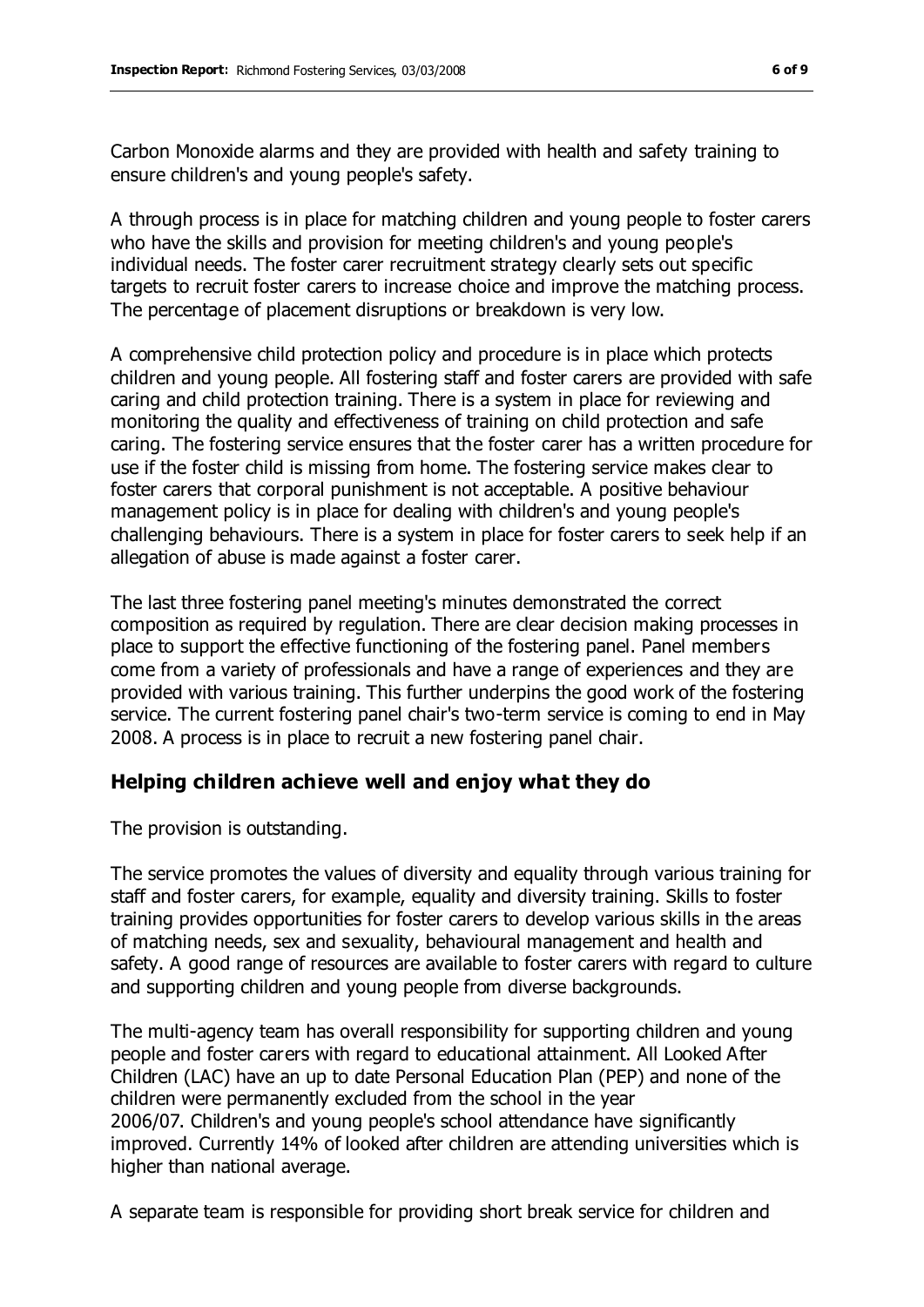young people with disabilities. Currently 23 households are providing placements for 25 children and young people. A newsletter is published to provide various information for the benefit of parents and short-term carers.

The panel of short breaks is separate from the mainstream fostering and kinship carers. There are networking opportunities between the short breaks service, main fostering service and other stakeholders within the local authority such as health, education and the safeguarding board. Where possible, joint training is arranged and social events are shared. The short breaks team manager informed the inspector that three of their panel members' two consecutive term service is coming to end. They are now in the process of replacing these panel members.

#### **Helping children make a positive contribution**

The provision is outstanding.

The fostering service encourages young people to maintain and develop family contacts. Foster carers understand the importance of maintaining these relationships and are positive about the arrangements made for contact. The service arranges transport facilities for children and young people to visit their family members where appropriate.

There is an appropriate mechanism in place by which to consult the children and young people. This includes children and their family members being encouraged to be involved in the review process. The independent review officer meets with children and young people and ensures that they are given the opportunity to fully contribute to their review. The service is commissioning an advocacy service called VOICE for children and young people. Evidence shows that children and young people have full access to the advocacy service.

The service ensures that children and young people are listened to and encourages them to read and be aware of their complaint policy and procedure. However, the complaint procedure did not include the contact address and telephone number of Ofsted. The service follows the complaint policy and procedure of the London Borough of Richmond. Staff keep records of all complaints received by the service and how these are investigated within the set timescale. All formal complaints are dealt with by a complaint investigation officer employed by the Borough.

#### **Achieving economic wellbeing**

The provision is outstanding.

Allowances and expenses are paid to all foster carers for enabling them to support children and young people achieving very good outcomes. Foster carers feel valued and children and young people are able to access the additional resources needed to ensure good outcomes.

The Leaving Care Team is responsible for coordinating the young people's plans for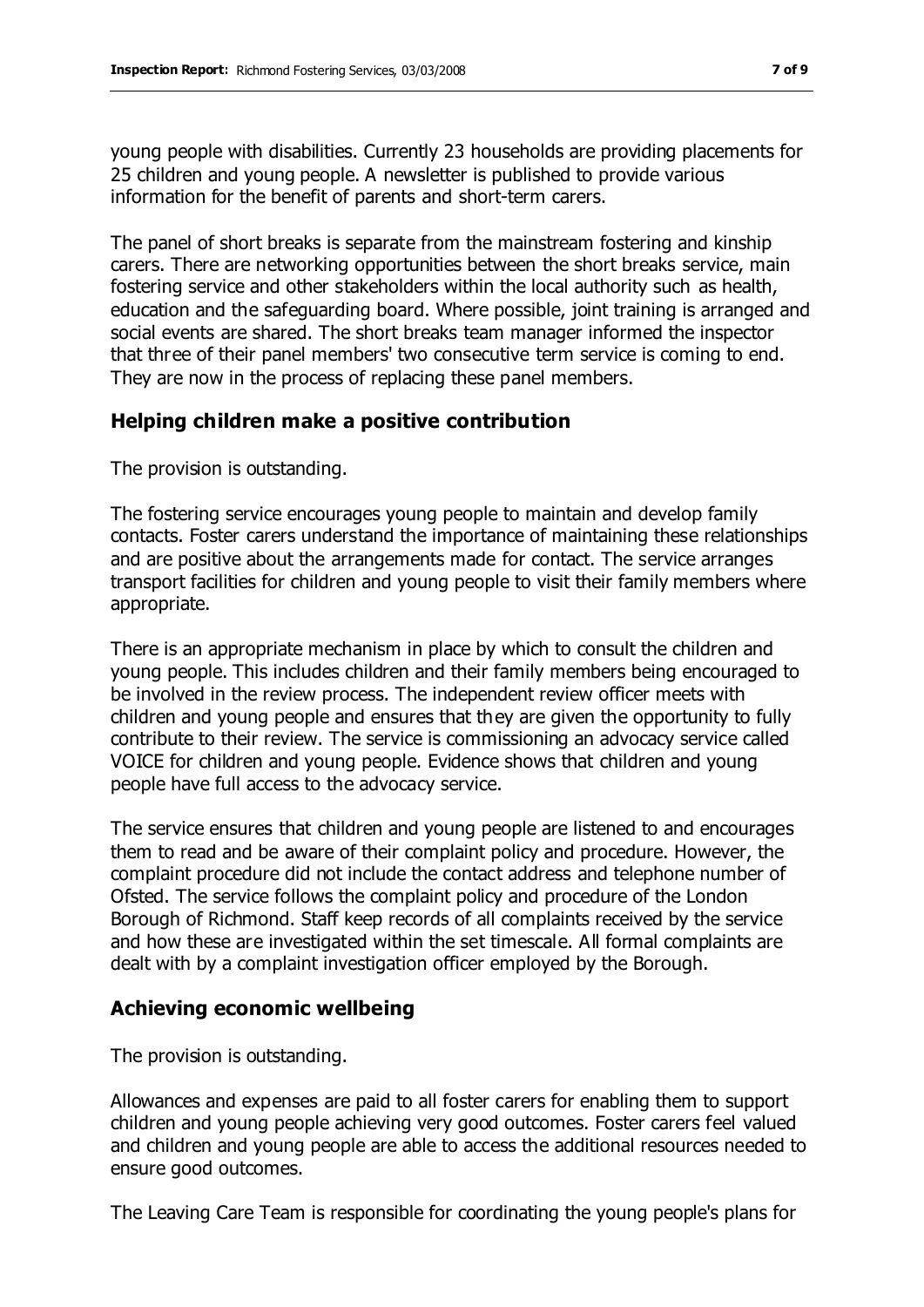moving on to semi or independent living. The service is proactive for preparing young people for adulthood. The assessment process starts at the age of 16. The Leaving Care Team Manager advised the inspector that Pathway Plans are in place for young people preparing for semi or independent living. In addition to this foster carers encourage and support young people to develop living skills, for example, looking after personal spaces, travelling, budgeting and shopping.

#### **Organisation**

The organisation is outstanding.

Overall, excellent systems and support for staff, foster carers, children and young people are in place. The service has a clear Statement of Purpose which sets out the aims and objectives of the service. The service has developed a guide for children and young people in foster care which is appropriate to the age and ability of the children and young people using the service. However, the Children and Young People's Guide did not include the contact address and telephone number of Ofsted.

The service is well managed with an effective management structure in place. There are very clear lines of accountability in place. There are effective management systems in place for monitoring referrals, completing assessments for approval or disapproval and reviews. Fostering staff are well supported through the provision of training, regular supervision and annual appraisals. A quarterly joint meeting between the fostering team and the Looked After Children's Team takes place to share information and to coordinate works between them for the better outcomes for children and young people.

Children and young people are supported by a good mixture of skilled and experienced foster cares and staff. Supervising social workers conduct bi-monthly supervision to foster carers. Supervision notes cover all areas of individual children's needs, for example, health, education and contacts. Social workers from the Looked After Children's Team visit children and young people at home. Social workers informed the inspector that children and young people also visit them in the office.

Foster carers receive various training in order to develop their knowledge and skills to provide high standards of care and support to children and young people placed with them. Appropriate out of hours support is in place for foster carers. The service arranges transport facilities where needed for foster children and young people to attend therapies, contact meetings and schools.

Fostering carers' case records are well maintained. The terms of approval and foster carers' agreements are kept in the files. Foster carers are clear about what information is required to be kept of children's and young people's files, for example, significant events.

# **What must be done to secure future improvement?**